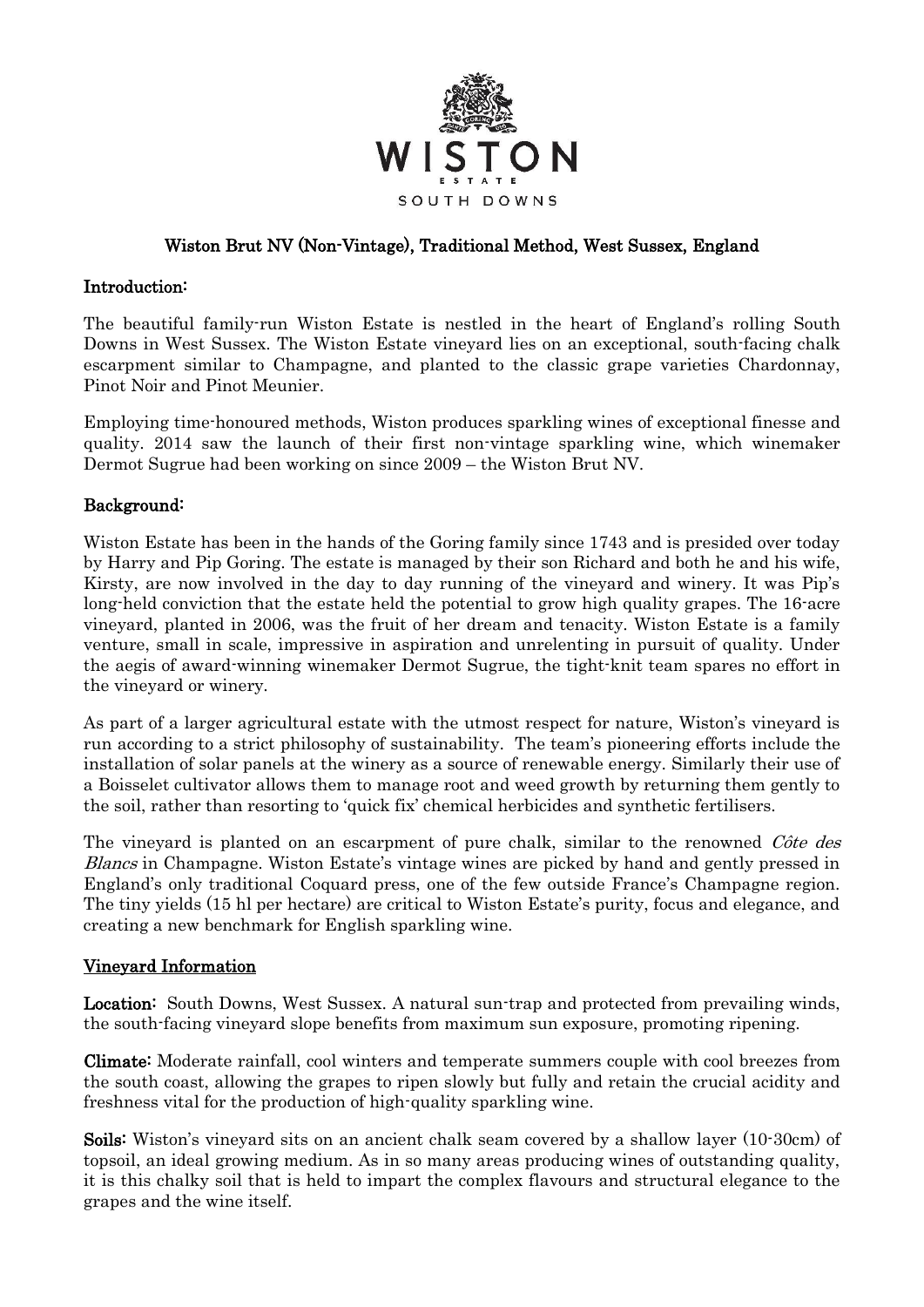Philosophy: Wiston Estate believes in sustainable viticulture, using natural methods to optimise health and balance in the vineyard. The vines require careful tending by hand, one by one, to ensure that the leaf canopy is optimised.

Harvest: Hand-harvested by a team of skilled pickers, over 2 weeks usually mid-late October.

# Winemaking Details

Grape varieties: 34% Chardonnay, 33% Pinot Noir, 33% Pinot Meunier

Pressing: Grape varieties are pressed separately in whole bunches using a traditional, gentle Coquard basket press (as used in the Champagne region) to preserve the delicate fruit flavours and aromas in the juice. The current Brut NV is largely from grapes harvested in 2015 blended with 40% reserve wine, some of which dates back to 2009.

Fermentation and maturation process: The juice was fermented entirely in stainless steel tanks. Each component of the final assemblage wine went through malolactic fermentation and was allowed to rest on its lees prior to bottling in 2016.

After blending, cold stabilisation and bottling *(tirage)*, the wine underwent a slow secondary fermentation and was then kept on its side, under crown cap (sur lattes) at cool 9-11 degree temperatures for over 3 years, while it matured and took on flavour and structure through the process of autolysis. Autolysis is one of the crucial processes in the production of high quality sparkling wines, imparting a unique combination of complex flavours and textural finesse (it is worth noting that Champagne must spend only 15 months on its lees). Time spent on lees is one of the most important factors in determining quality. The bottles were riddled and disgorged in the summer of 2020. To preserve the wine's natural poise and balance, and allow the wines naturally elegant fruit-driven mid-palette to emerge, a dosage of only 8g/l was required to complete the wine.

#### Tasting Note

Wiston Brut NV is a refreshing, elegant and complete sparkling wine, with a fine complex finish that combines youthful purity of crisp green apples and ripe lemons with richer, mature characters from extended lees-aging. Made from a blend of Chardonnay, Pinot Noir and Pinot Meunier in equal parts, this beautifully balanced wine is a fantastic expression of our house style.

Used by Her Majesty The Queen in 2015 to launch P&O's Britannia cruise liner:

"I selected Wiston Estate to launch Britannia thanks to its impeccable quality and for its poise between modernity and tradition. Wiston stands for passion and pride as a technically masterful English sparkling wine producer since 2006 with heritage as a farming estate stretching back to 1743. But the main reason is because its bubbly is irresistibly delicious!" Olly Smith

"The NV Brut from Wiston has been a go-to English sparkler for some time now. The bunches are pressed using a traditional Coquard basket press, and this blend comprises mainly the 2014 vintage augmented by reserves from 2009 and 2013. It has a steely, malic bouquet of dewspeckled Granny Smith apples, wet limestone and a touch of petrichor. It is almost like a Blanc de Blancs, reserved yet engaging. The palate is full of tension thanks to the driving acidity, though it is in no way a shrill sparkling wine. It is just sharp, with vivacious green apples intermixed with gooseberry and a touch of grapefruit on the finish. Excellent." Neal Martin, Vinous July 2020

"Cream, crisp apple and baked toast – loads of flavour here, and seriously good value as a consequence. There's an almost nutty sort of finish – really very complex and interesting. Very good." Richard Hemming MW, Purple Pages of JancisRobinson.com April 2018